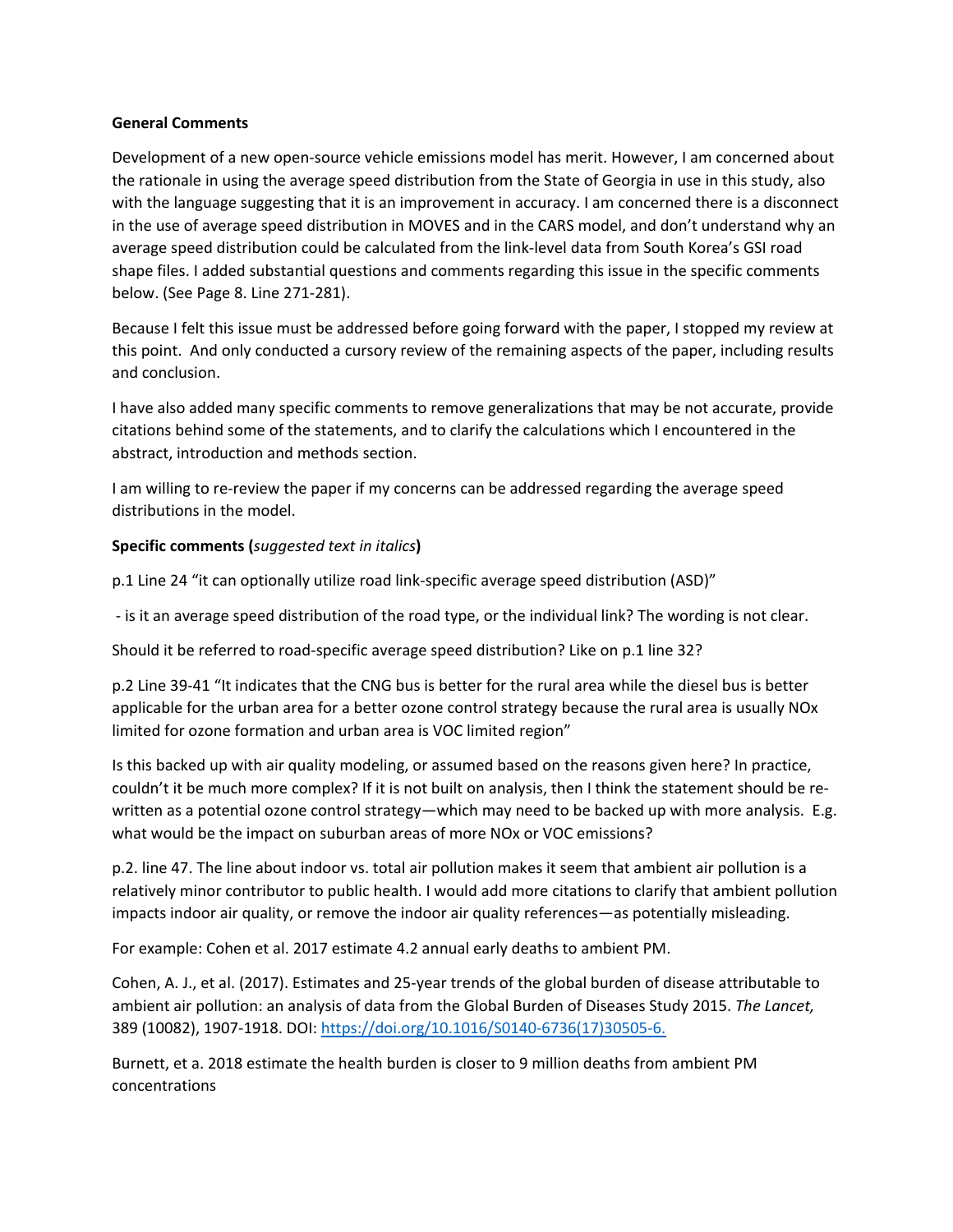Burnett, R., et al. (2018). Global estimates of mortality associated with long-term exposure to outdoor fine particulate matter. Proceedings of the National Academy of Sciences, 115 (38), 9592-9597. DOI: 10.1073/pnas.1803222115.

p. 2. Line 57-59. Is this statement backed up with a citation? If not, I would not say this could be an overgeneralized statement is generally always accurate. For example, in areas with persistent cold pooling inversions—modeling the meteorology and chemistry may just or more critical then accurately modeling the emissions—correct?

p.2 60-61. Another over-generalized statement that deserves more context and a citation. For which pollutant? Do you mean for NOx? I don't think this is true for VOCs, and was a little surprised that it was mentioned as true for PM2.5 (because that is not the case with the US NEI for select urban counties).

p. 2 lines 67-69. Are these studies based on air quality modeling or observations? Either way, I would suggest these results are presented in the context of other studies that show that primary PM2.5 is a minor contributor to ambient PM2.5.

Nault et al. 2021 suggests that PM2.5 in Seoul (and other major urban areas across the world) have only a small contribution of PM2.5 from primary PM2.5. Most is secondary formed PM either as secondary organic aerosol or secondary inorganic PM2.5 (ammonium-sulfate or ammonium-nitrate).

Nault, B. A., et al. (2021). Secondary organic aerosols from anthropogenic volatile organic compounds contribute substantially to air pollution mortality. Atmos. Chem. Phys., 21 (14), 11201-11224. DOI: 10.5194/acp-21-11201-2021.

See also

Jimenez, J. L., et al. (2009). Evolution of Organic Aerosols in the Atmosphere. Science, 326 (5959), 1525-1529. DOI: 10.1126/science.1180353.

p. 3. Line 73. "the high quality *highly resolved* spatiotemporal automobile emissions"

- bottom-up emissions inventories by process can give high resolution, but are not necessarily higher quality than top-down methods.

Aren't the vehicle operation processes both physical and chemical? I would recommend stating that you can get more spatiotemporally resolved emissions inventories when pairing process-specific emissions models with resolved vehicle activity data.

p. 3. Line 97-98. They are developed differently to meet *specific user needs?* their own needs based on the types of traffic

activity and emission factors, emission calculation methodologies, and other optional/available.

- I hope the emissions models are not developed to meet the models own needs….but on the model users needs
- Should you mention that each model is developed with different levels of specificity, underlying data sets, and modeling assumptions?

p.3. lines 100-101. This statement is not clear, and not sure it is needed here.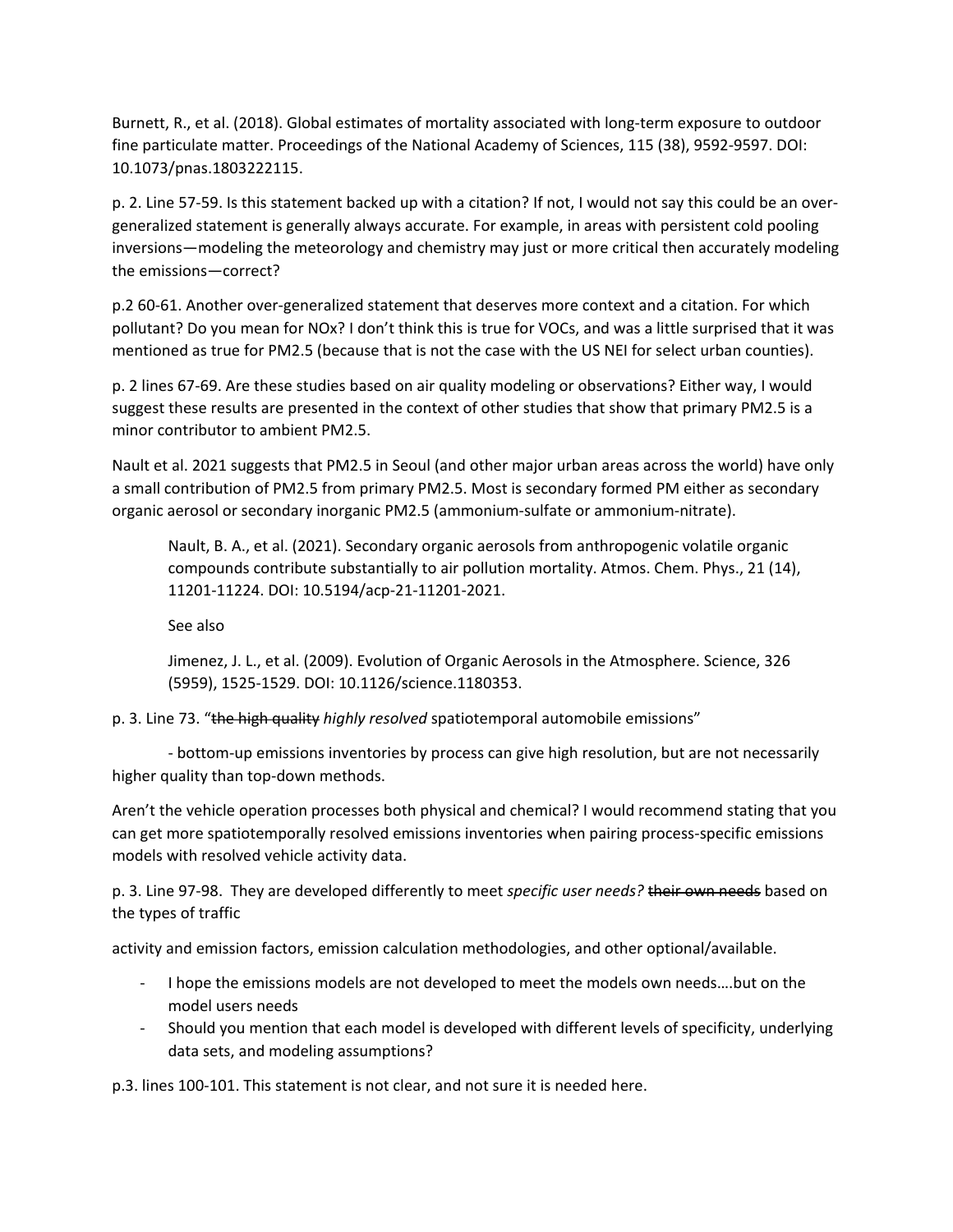P. 108-109. I disagree about the general statement on the lack of transparency for emission factors. Technical reports that document the emission factors and algorithms for estimating emissions are available here:<https://www.epa.gov/moves/moves-onroad-technical-reports>

Perhaps, it could be stated that it is high degree of specificity, make it difficult to update and apply to countries outside the USA. (although there are examples of the done in the literature).

Page 6. Line 180-181. What do you mean by traffic density? Are you referring to total VKT as the subtitle suggests? Isn't VKT a measure of traffic flow rather than density?

Page 6. Line 192-193. How is the VIN used in the calculation? Is that to calculate the vehicle age? Could you clarify?

p. 6 line 194-195. VKT with the manufactured year (VKTv,age) is calculated based on the cumulative mileage (Mf) since *between* the last inspection date (Df) and registration date (D0).

- Clarification on the data in the calculation. Is the registration date always at or near age zero? Does the registration data only capture vehicles when they change ownership? Or does that happen more regularly? I think it is important to clarify if the VKT calculated in equation 1, is reflective of most recent years of use, or an average VKT over the lifetime of the vehicle.

- Also, since equation 1 is applied to individual vehicles, shouldn't the subscript reflect individual vehicle in the equations, rather than just vehicle type, and age?

p. 6 lines 205-207. 'nonroad automobile' is potentially confusing. Vehicles in MOVES are classified as onroad or nonroad. When passenger vehicles are operating in driveways, parking lots, I would classify this as off-network automobile emissions.

Can you clarify what are the off-network automobile emissions that are missing? Are those starts? Evaporative? Idling emissions? Or are they spatially allocated to the roadways.

Line 225-227. Should you also mention that emissions are produced from incomplete combustion products that are not controlled from the emissions aftertreatment equipment, such as a three-way catalytic converter for gasoline vehicles?

Line 228- I would not say NOx is similarly produced as SOx, because the source of S is the fuel, not the atmosphere like nitrogen.

Page 7. Line 280-235. Does the age in the emission factor, reflect the impact of model year on the new vehicle emission rate, and age in the DF factor reflect aging effects from the new vehicle emission rate? If so, could that be clarified—otherwise, it is not clear what the purpose of DF is. However, if everything is calculated in terms of age—does that mean an emission rate for a 5 year-old vehicle is the same, for all calendar years? Or does model only work for one calendar year?

Page 8. 247-248. In this equation, is vehicle age used to reflect the model year or technology effect of a new vehicle, or a deterioration effect? If everything is in terms

Page 8. 255 "Figure 3a shows a significant decrease of NOx emissions while speed increases *between 0 and 70 kmh*.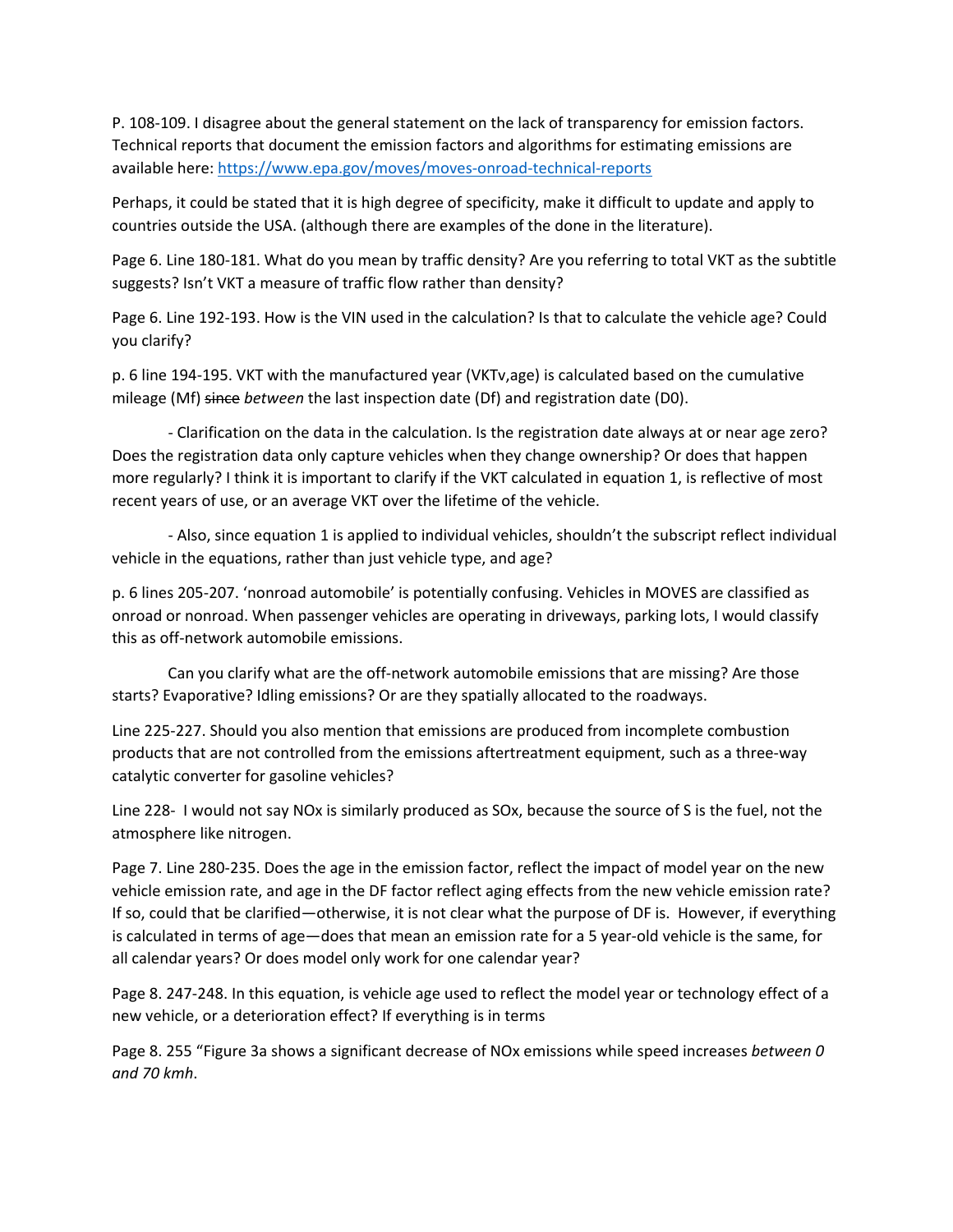Page 8. Line 260. I would remove word 'constant' speed. That implies that the vehicle emissions model can differentiate between emission factors between constant speeds, and transient sec/sec speeds, which I do not think is the case. My understanding is that you are differentiating between a single average speed, to an average speed distribution. However, the associated emission rates with the average speeds is not changing.

Page 8. Line 262. Remove 'incomplete ICE combustion' higher NOx emissions are not necessary directly related to an issue with incomplete combustion—NOx emissions can be lower when ICE conditions are fuel rich. I would just recommend that a single speed, may not represent the average emission rates, as an average speed distribution with time spend at multiple speeds.

## Page 8. Line 271-281.

I believe there may be an issue with using ASD from MOVES for Korea in CARS.

1. Average speed distributions from MOVES and provided from the State of Georgia should be defined. MOVES average speed distributions are intended to calculate the distribution of average speeds across multiple links within the same road type. As well, as to capture the distribution in average speeds in links across time (such as days with traffic incidents or normal travel days). In practice, the data is aggregated from telematics data that calculate average speeds from varying resolutions (1 hz to every 180 seconds). As documented in the MOVES population and activity report.

USEPA (2020). Population and Activity of Onroad Vehicles in MOVES3. EPA-420-R-20-023. Office of Transportation and Air Quality. US Environmental Protection Agency. Ann Arbor, MI. November 2020. [https://www.epa.gov/moves/moves-technical-reports.](https://www.epa.gov/moves/moves-technical-reports)

I am not familiar with how the State of Georgia average speed distributions were calculated, but that should be explained if those are used in the study.

- 2. Why not develop average speed distributions from South Korea's GSI road shape files? The text seems to suggest that it is a problem that there is only one average speed associated with each road link. But this is not a problem. There should be many links of the same road type within a region. Using that data, you can calculate an average speed distribution for that road type in the region. Is it because you want to capture variation in link levels average speeds across different days or hours of the day? If so please clarify.
- 3. It is not mentioned if the average speed distributions vary by time of day—please clarify, they do in MOVES, which captures the effect of the diurnal traffic pattern on vehicle speeds.
- 4. The emission rates from the CARS model—are they intended to be associated with a cycle average speed that represents the average speed with a road link (which contains variation of speed within the link)? Or are the emission rates intended to be associated with sec/sec speed data? If the emission rates are intended to be cycle or link average emission rates, then it makes sense to use average speed distribution calculated from the average speeds from many links, rather than using an average speed distribution calculated from sec/sec data.
- 5. Is using the average speed distribution approach even needed here? If you have the average speed for each individual road link? Why not use that approach? Add an explanation.